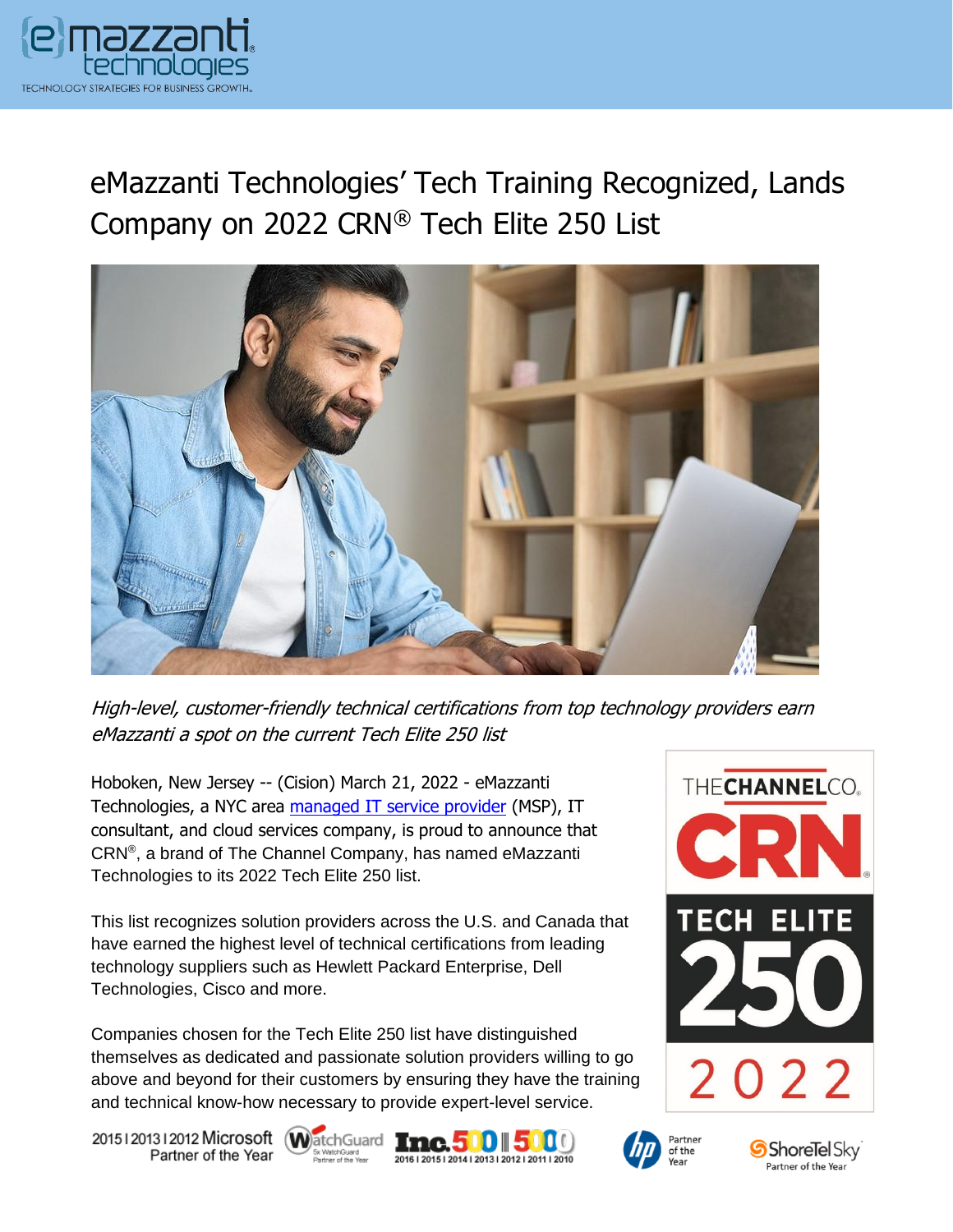## **eMazzanti's High Levels of Training and Certification**

eMazzanti Technologies knows its customers depend on their training and expertise to help them [overcome today's IT challenges](https://www.emazzanti.net/managed-network-services/) and achieve full digital transformation across the enterprise. To provide that expert service and care, the company maintains consistently high levels of training and certification from IT vendors and achieves the highest tiers within those vendors' partner programs.

"Our customers around the world deserve world-class IT services," stated Jennifer Mazzanti, CEO, eMazzanti Technologies. "Tech Elite status ensures that they get technicians with the highest levels of technical knowledge and certifications."



### **Tech Elite 250 Qualifications**

To compile the annual list, The Channel Company's research group and CRN editors work together to identify the most customer-beneficial technical certifications in the North American IT channel. Companies who have obtained these elite designations—which enable solution providers to deliver premium products, services and customer support—are then selected from a pool of online applicants.

"CRN's annual Tech Elite 250 list recognizes solution providers that have earned top-level certifications from key technology suppliers," said Blaine Raddon, CEO of The Channel Company. "Solution providers featured on this list have maintained a consistent focus on innovation. We're proud to honor them in this manner."